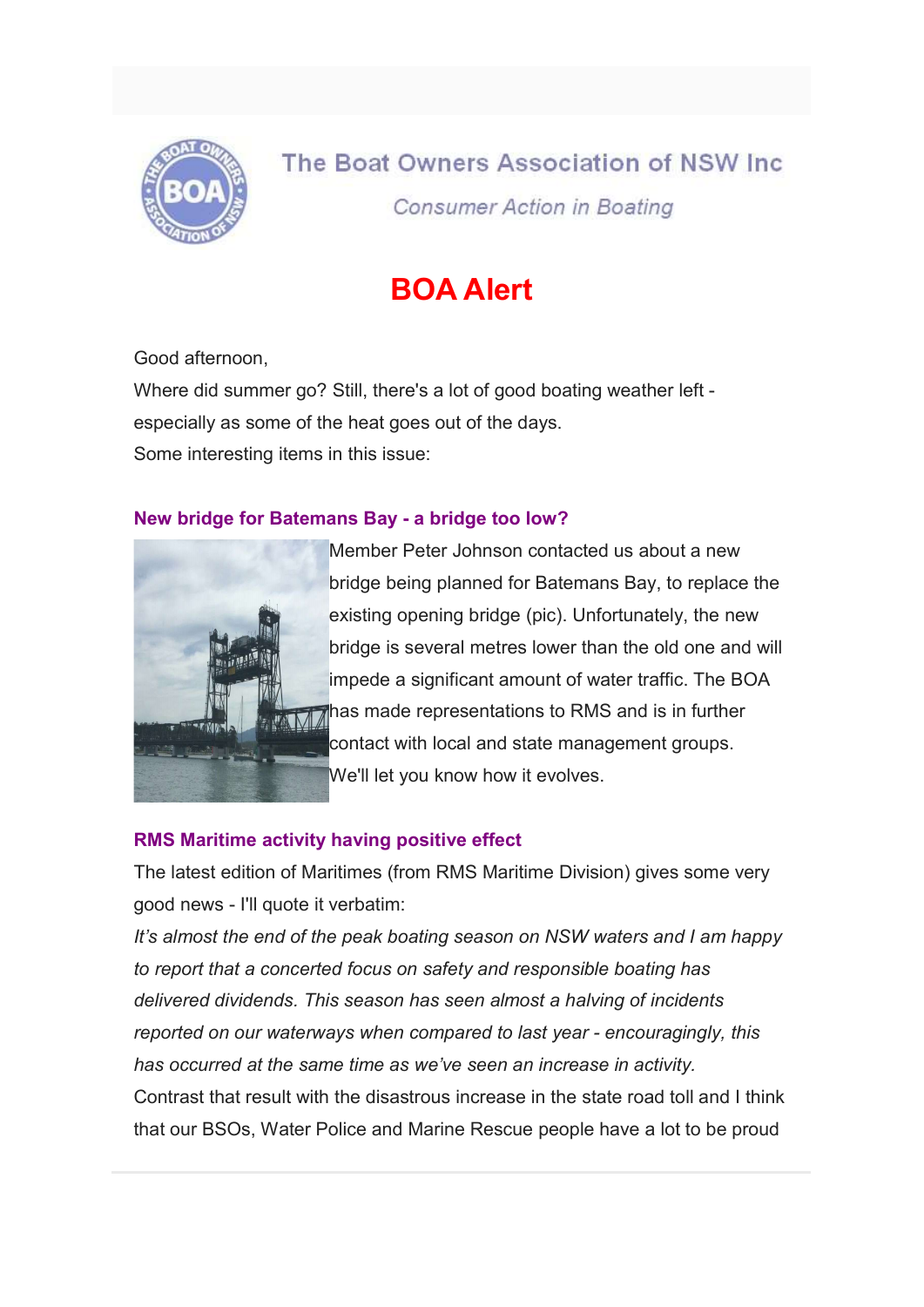And if you'd like to read about some of the head-shaking experiences our waterways custodians have to deal with have a look at http://www.rms.nsw.gov.au/maritime/safety-rules/incidentsemergencies/investigations/index.html

#### Who's responsibility is the warranty?

A member contacted us with a somewhat convoluted question. In summary: He bought a new boat from an Australian builder about 12 months ago. Shortly thereafter, the builder sold to a Chinese shipyard, but then took up business as the importer of the now Chinese-built boats.

Not long after that, the now-importer sold to another company which now holds the agency for the Chinese builder.

The member has a number of warranty matters outstanding but the current agent is denying liability, insisting that the member go back to the original builder/agent.

Where does this leave our member?

Expert maritime lawyer and BOA life member, Michael Chapman, came to our assistance with some advice. Broadly, our member may have a right of action against the current agent through the Fair Trading protections. It isn't quite cutand-dried, but there does seem to be some light at the end of the tunnel. We have passed on the advice to our member and have asked if he would keep us informed.

#### Life Jacket recall

Two very important safety recalls - Jarvis Walker Adult PFDs and The Cause Kids PFD - more information on these links

https://www.productsafety.gov.au/recall/jarvis-walker-pty-ltd-adult-personal-

flotation-device-pfd-type-1

https://www.productsafety.gov.au/recall/jetpilot-australia-pty-ltd-the-cause-kids-neovest-personal-flotation-device-pfd

And remember - the BOA is here to assist - please let us know if we can be of

of.